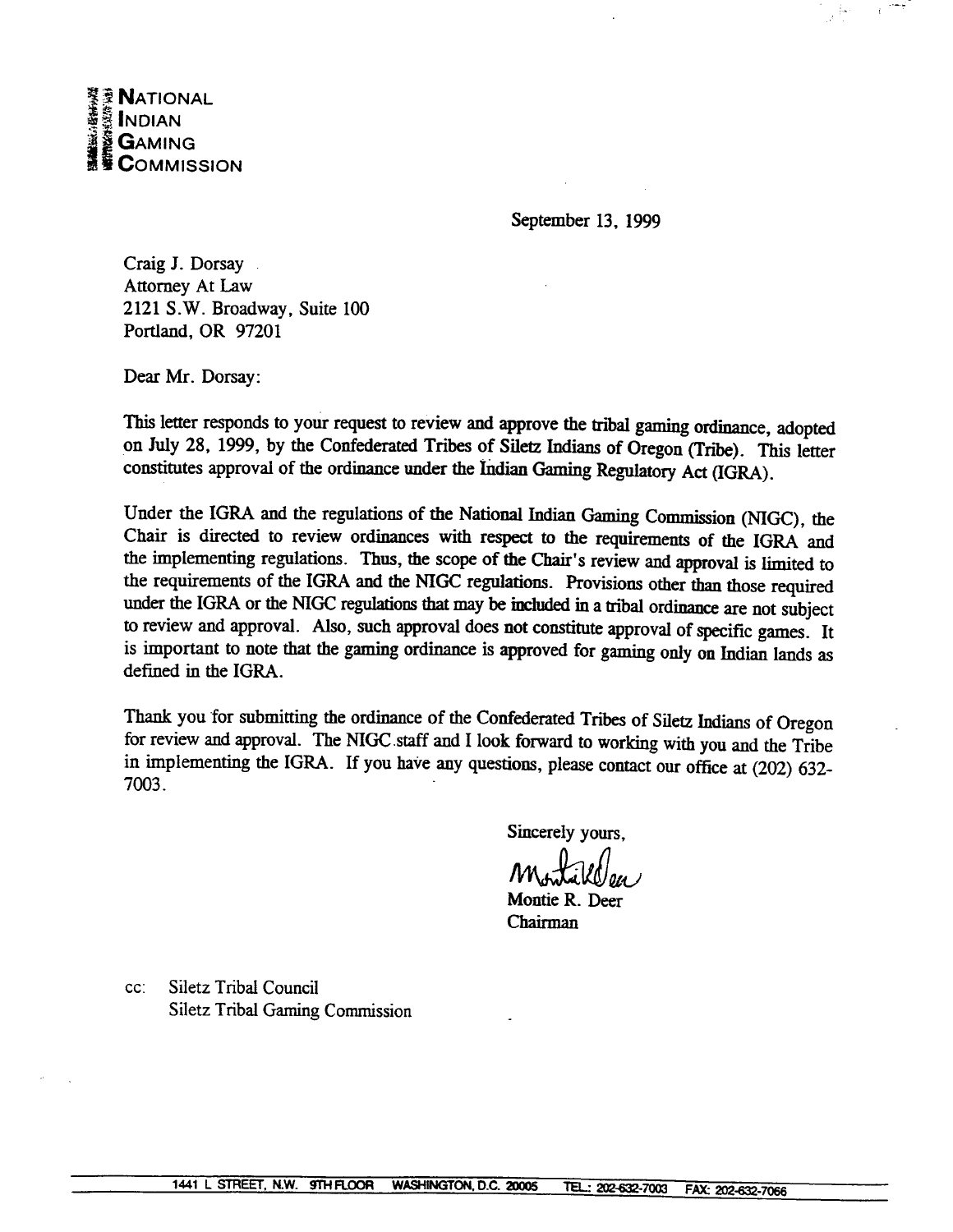**Resolution No. 9 9** - **2 2 4** 

**Date Approved: Julv 6,1999** 

**Subject: Distribution of Net Revenues** 

**Ordinance** 

# **SILETZ TRIBAL COUNCIL**

**RIBAL COUNCIL**  $\frac{A \cup B}{A} - \frac{2}{\sqrt{999}}$ 

- **WHEREAS,** the Siletz Tribal Council is empowered to exercise the legislative and executive authority Section 1 of the Confederated Tribes of Siletz Indians of Oregon pursuant to Mcle **IV,** Section 1 of the Siletz Constitution approved June 13, 1979 by the Acting Deputy Commissioner of **Indian** Affairs; **and**
- WHEREAS, the Siletz Tribal Council has received, reviewed, published and read the proposed Distribution of Net Revenues Ordinance; now

**THEREFORE BE** IT RESOLVED that the Siletz Tribal Council hereby approves waiving the second reading and adopt the Distribution of Net Revenues Ordinance.

Confederated Tribes of Siletz **Indians** Tribal Council

Bv

**CERTIFICATION** 

**CERTIFICATION**<br>This Resolution was adopted at a Special Tribal Council Meeting held on July 6, 1999 which a quorum of <br>he Tribal Council was present, and the Resolution was adopted by a vote of <u>6</u> FOR, the Tribal Council was present, and the Resolution was adopted by a vote of 6 FOR, **1 CERTIFICATION**<br>
This Resolution was adopted at a Special Tribal Council Meeting held on July 6, 1999 which a quorum of<br>
the Tribal Council was present, and the Resolution was adopted by a vote of  $\frac{6}{5}$  FOR,<br> **10**

0 AGAINST, and 0 ABSTAINING, the Chairman or Vice Chairman being authorized to sign the Resolution.

By

Bonnie Petersen, Tribal Council **Vice-Chainnan** 

*fribal Council Executive Secretary.* **restify that I am responsible for preparation and** archiving of the resolutions enacted by the Siletz **Tribal Council, and that this resolution is a true** and correct copy of Resolution No. 2324 **passed by tho Siletz Tribal Council at Tribal Council meeting on**  $\frac{7}{22}$ , held in

cutive Secretary **Biltez Tribal/Council E**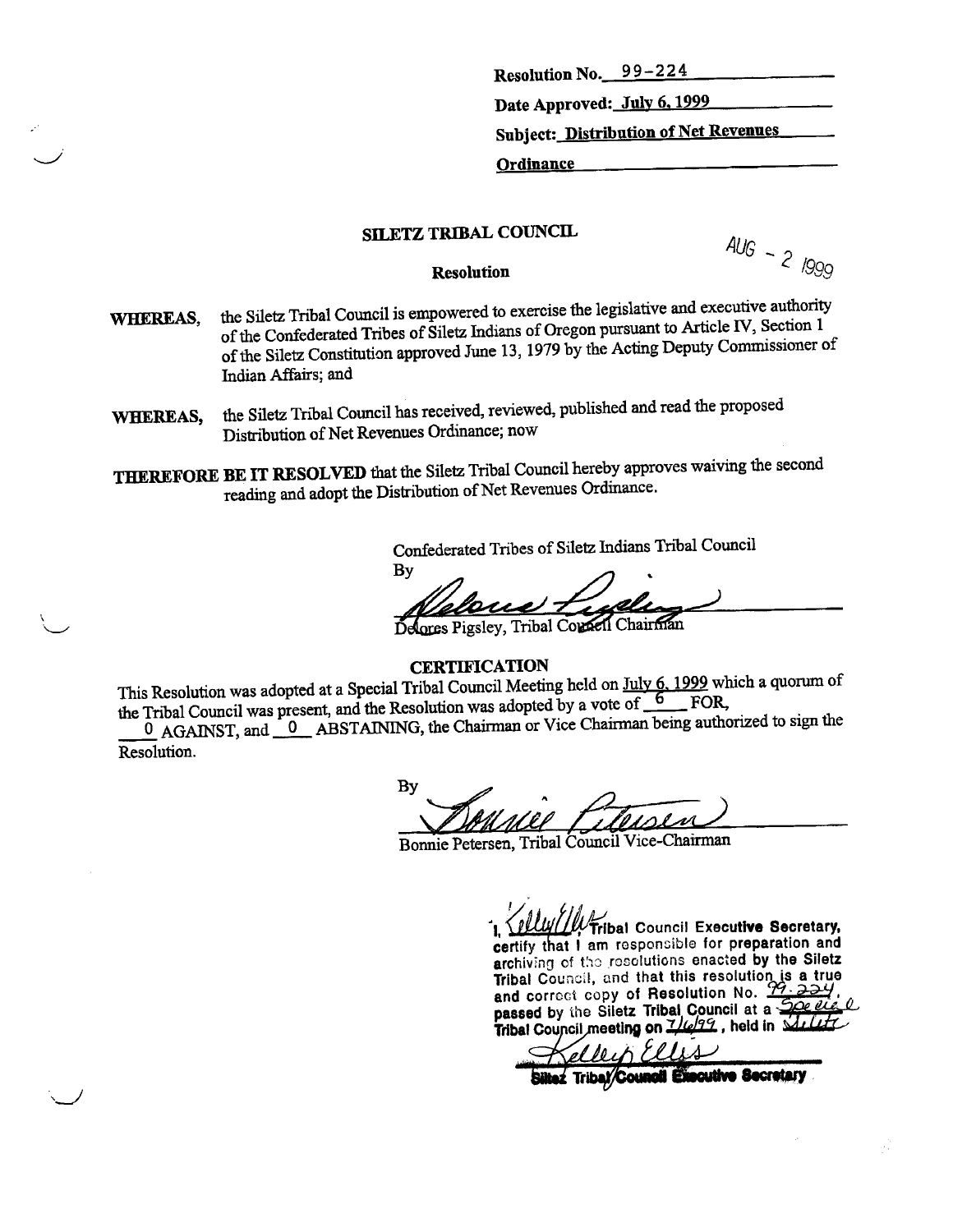# **Confederated Tribes of Siletz Indians of Oregon**

#### **Distribution of Net Revenues Ordinance**

 $AUG - 2 1999$ 

# **5 6.80**

**8 6.80 Authority.** The Confederated Tribes of Siletz Indians of Oregon ("Siletz Tribe") operates a gaming enterprise, established by tribal charter, on reservation trust land, pursuant to the Indian Gaming Regulatory Act ("IGRA"), 25 U.S.C. *5* 2701 et *seq.* The gaming enterprise operates a gaming facility known as Chinook Winds Casino and Convention Center. IGRA provides a statutory basis for the operation of gaming by Indian tribes as a means of promoting tribal economic development, selfsufficiency and strong tribal government, and requires that net revenues from any tribal gaming operation must be used only for the following purposes:

- **(a)** to fund tribal government operations or programs;
- **(b)** to provide for the general welfare of the Indian tribe and its members;
- **(c)** to promote tribal economic development;
- **(d)** to donate to charitable organizations; or

**(e)** to help fund operations of local government agencies.

*See* 25 U.S.C. *5* 2710(b)(2)(B); *25* U.S.C. *4* 2710(d)(2)(A); *25* U.S.C. *5* 2702. This requirement is also set out in federal regulations at 25 **CFR** 8 522.4 and 25 **CFR** § 522.6. The Siletz Tribal Council, pursuant to its delegated authority set forth at Article IV, Section 1 of the Siletz Constitution, has authority to carry out the purposes of the Siletz Constitution, one of which is to "acquire, develop and conserve resources to achieve economic and social self-sufficiency for our tribe."

## § 6.81 **Purpose.**

The Siletz Tribe established its gaming enterprise and operates Chinook Winds Casino to generate revenues to provide services to tribal members and their families, to fund tribal government operations, and for other purposes specified by IGR4. The purpose of this Ordinance is to establish a plan and procedure for the disbursement and use of net revenues from the Siletz Tribe's gaming operation Distribution of Net Revenues Ordinance Adopted July 6, 1999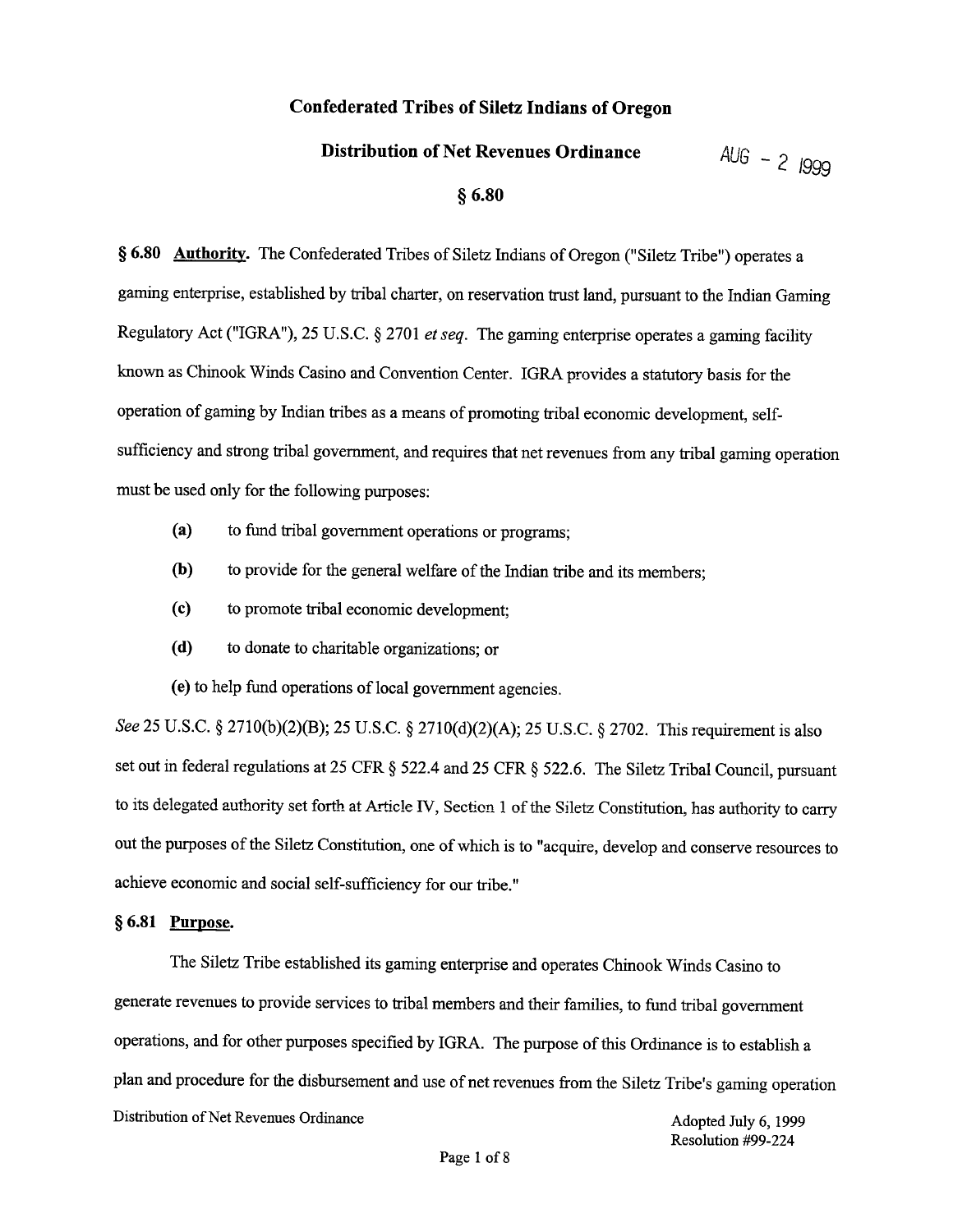consistent with IGRA, with the Siletz Constitution and with tribal law.

#### *5* 6.82 **Definitions.**

Except as specifically defined herein, the terms used in this ordinance shall have the meaning given them in the Indian Gaming Regulatory Act, or in federal regulations and policies implementing said Act.

**(a) "Charitable contributions"** shall mean grants to charitable organizations or local governments within the Siletz Tribe's Service Area for any of the following purposes: education; health; public safety; gambling addiction education, prevention, and treatment; housing; the arts; the environment and natural resource preservation; cultural activities; historic preservation; and other charitable purposes. *See* **8 6.87(a),** for further clarification of these terms.

@) **"Excess tribal net revenues"** shall mean those net revenues of the Siletz Tribe's gaming operation less amortized payment of the gaming operation's capital, construction, and equipment costs.

**(c) "Gaming Operation"** shall mean the Siletz Tribe's gaming enterprise conducted in the Gaming Facility known as the "Chinook Winds Casino and Convention Center" or the "Chinook Winds Casino" ("Chinook Winds"), located on trust land within the Siletz Tribe's reservation in Lincoln City, Oregon. Both gaming and non-gaming activities take place within Chinook Winds. Chinook Winds Casino is the subject of a Tribal-State Compact negotiated with the State of Oregon and approved by the Secretary of the Interior, pursuant to IGRA, as amended.

The Siletz Tribe operates a non-profit bingo operation on trust lands of the Siletz Reservation in Siletz, Oregon.

To the extent additional gaming operations are authorized by the Siletz Tribe pursuant to IGRA, such gaming operations shall be included within the defmition of Gaming Operation under this Ordinance.

**(d)** "Net revenues" shall mean gross revenues of an Indian gaming operation less -

(1) amounts paid out as, or paid for, as prizes; and Distribution of Net Revenues Ordinance

Adopted July *6,* 1999 Resolution #99-224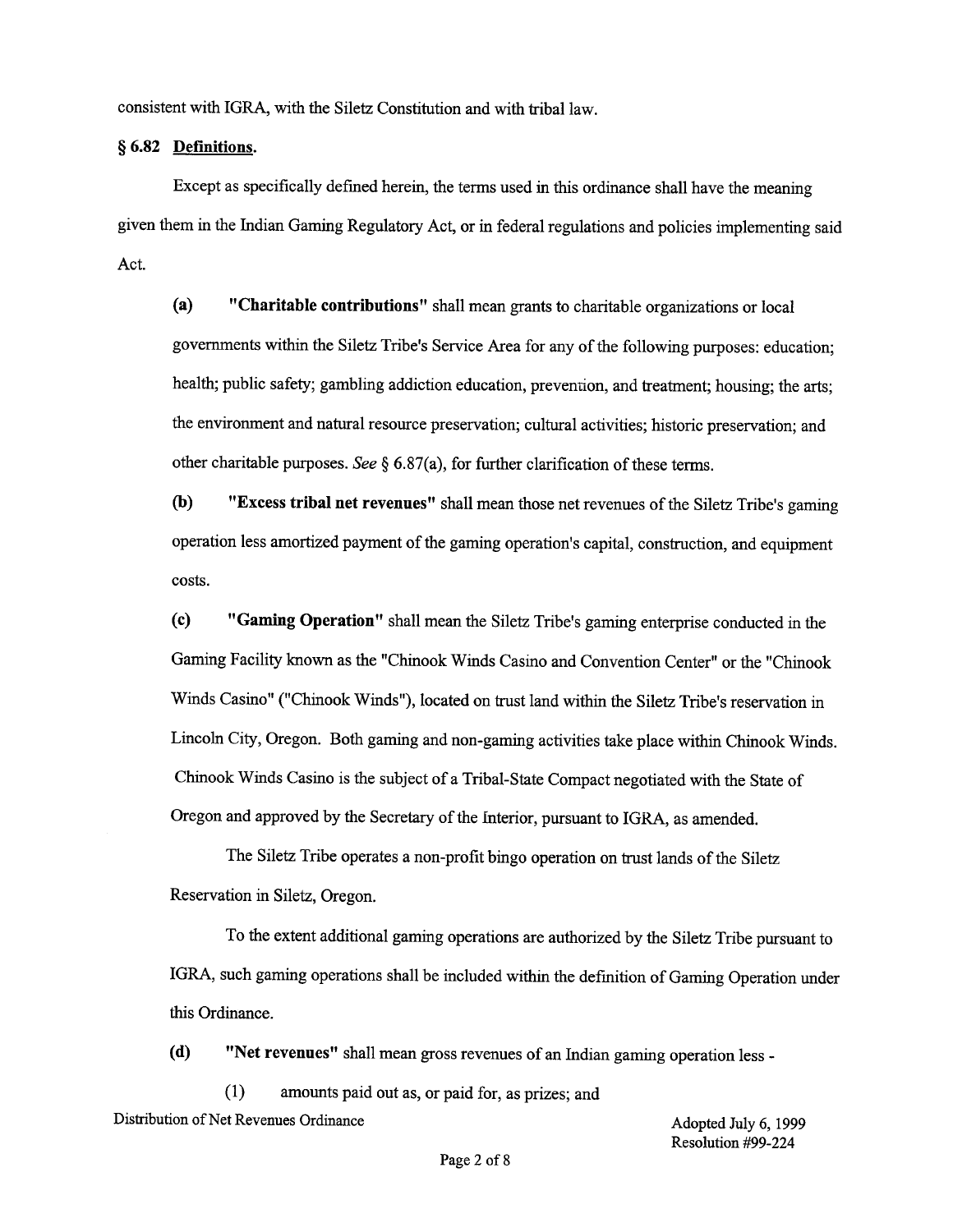(2) total operating expenses of the Indian gaming operation, excluding management fees. *See* 25 U.S.C. **8** 2703(9).

**(e) "Service Area"** shall mean the eleven county geographic territory which the Siletz Restoration Act, 25 U.S.C. **4** 71 1 *et* seq., its legislative history and technical amendments define as the territory which is deemed equivalent to a reservation for the Siletz Tribe, for purposes of federal services and benefits.

#### **Part I**

## **Distribution of Net Revenues; Repayment of Capital, Construction, and Equipment Costs**

# § **6.83 Prioritv for Distribution of Net Revenues.**

Net revenues from the Siletz Tribe's Gaming Operation shall be dedicated exclusively, as a first priority, to repayment of capital, construction, and equipment costs (repayment of principal) of the Gaming Operation known as Chinook Winds and which are the subject of written contracts or agreements. To the extent such costs are amortized or other arrangements exist for repayment of principal amounts over time or pursuant to a formula, the priority established in this Section for use of Net revenues shall be satisfied when monthly principal payments specified in the contracts or agreements have been made and sufficient operating reserves, according to prudent business standards or set forth in such contracts or agreements, are in place to make future operational and principal payments.

#### **Part II**

# **Distribution of Net Revenues; Distribution of Excess Tribal Net Revenues**

#### § **6.84 Procedure for Distribution of Excess Tribal Net Revenues.**

**(a) Priority for Distribution of Excess Tribal Net Revenues.** Excess tribal net revenues

shall be disbursed after disbursement of Net revenues as set out in **4** 6.83 has been satisfied.

Distribution of Net Revenues Ordinance

Adopted July 6,1999 Resolution #99-224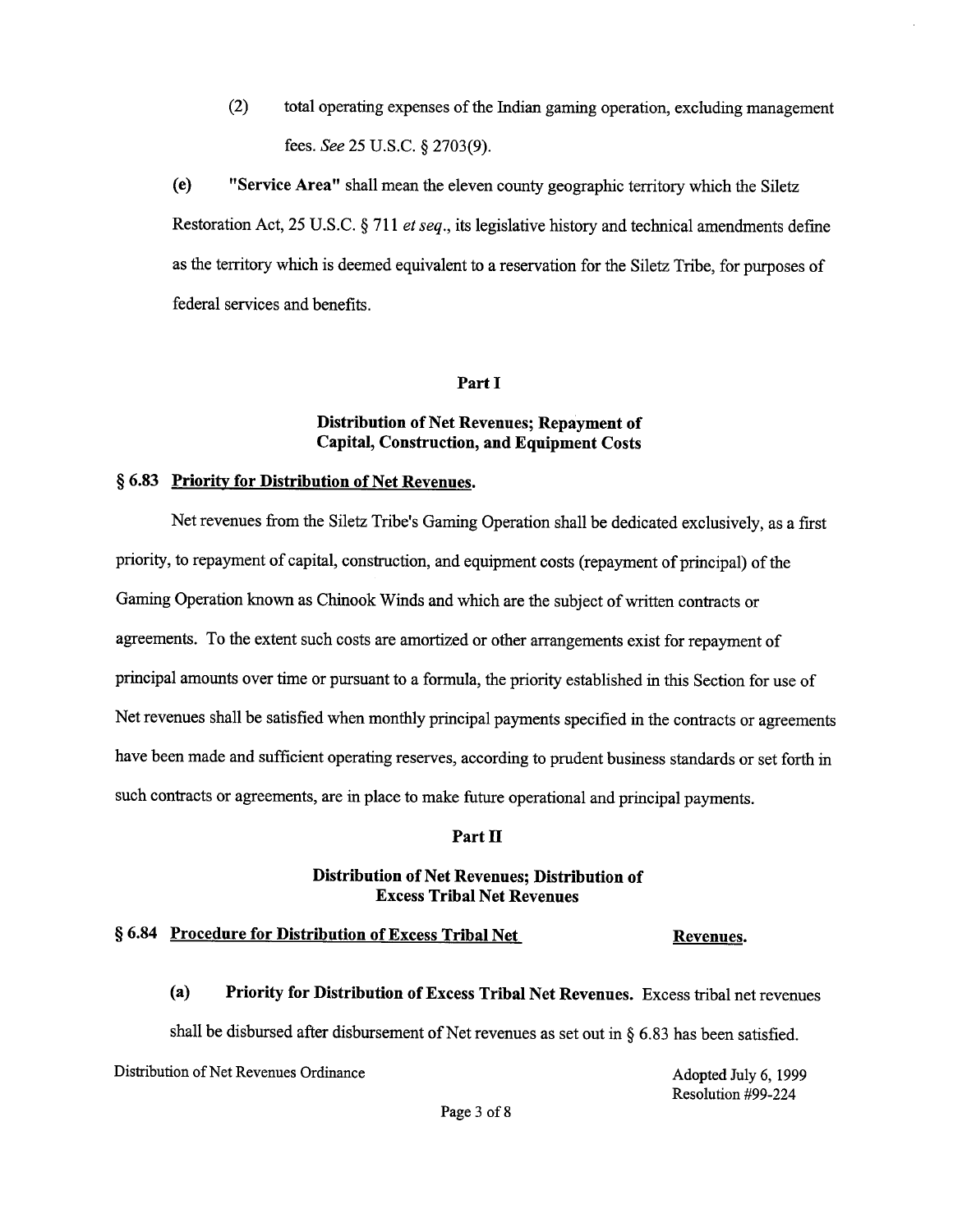**(b) Categories and Formula for Distribution of Excess Tribal Net Revenues.** Excess tribal net revenues shall be distributed by the Tribal Council as specifically authorized by IGRA and as set forth in Tribal Council Resolution No. 95-238, passed on July 16, 1995, as modified in this Ordinance, in the following categories and amounts:

| Category                 | <b>Fiscal Year Net Revenues</b> |              |      |      |         |
|--------------------------|---------------------------------|--------------|------|------|---------|
|                          | 1998                            | <u> 1999</u> | 2000 | 2001 | $2002+$ |
| Government<br>Operations | 20%                             | 20%          | 20%  | 20%  | 20%     |
| General<br>Welfare       | 25%                             | 25%          | 25%  | 40%  | 45%     |
| Economic<br>Development  | 20%                             | 20%          | 20%  | 15%  | 15%     |
| Investments              | 30%                             | 30%          | 30%  | 20%  | 15%     |
| Charitable<br>Purposes   | 05%                             | 05%          | 05%  | 05%  | 05%     |

**(c) General Procedure for Distribution of Excess Tribal Net Revenues.** Excess tribal net revenues for a particular fiscal year for the Gaming Operation shall be certified to the Tribal Council by an independent auditor within ninety (90) days after the end of each fiscal year, as part of the independent annual audit conducted of the Gaming Operation pursuant to the Compact and IGRA. This amount shall then be allocated into the categories as set forth in subsection (b), and expenditure of those funds, except for funds allocated pursuant to **fjfj** 6.85 and 6.87, shall be accomplished pursuant to the Siletz Budget Ordinance. Except for the category of charitable purposes, addressed in **tj** 6.87, the Tribal Council may establish procedures or advisory bodies, as necessary and appropriate, to recommend how and for what purposes excess tribal net revenues should be expended in the various categories.

# § 6.85 Procedure for Distribution of Revenues Distributed to the Investments Category.

**(a) Policy.** It shall be the policy of the Siletz Tribe to invest a percentage of excess tribal net Distribution of Net Revenues Ordinance Adopted July 6, 1999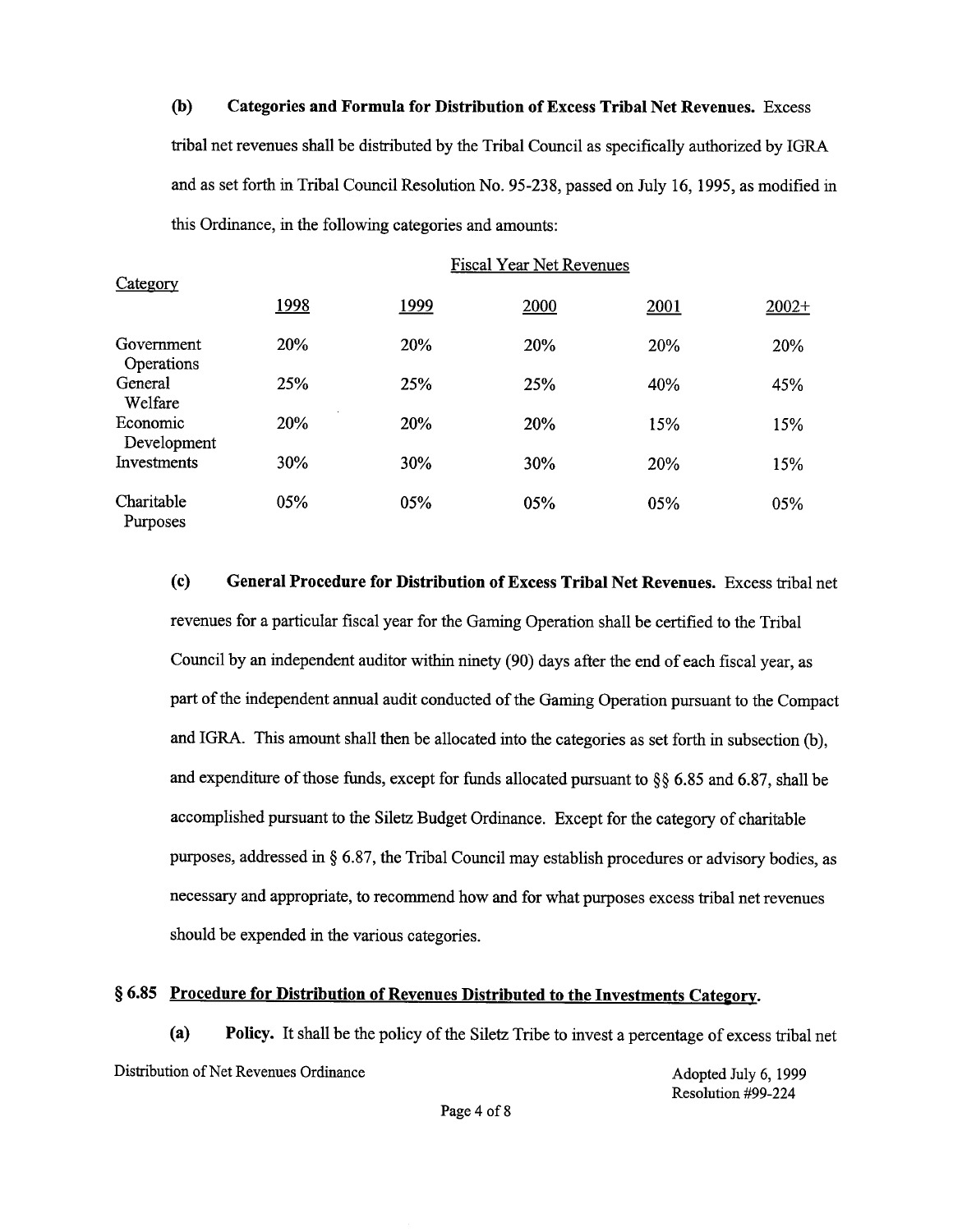revenues, as set out in **4** 6.84(b), to meet the long term needs of the Tribe in Government Operations, General Welfare, and Economic Development. The principal accumulated under this investment category shall be preserved, and only the earnings from principal shall be available for annual expenditure, pursuant to the procedures of the Budget Ordinance of the Tribe.

@) **Procedure.** Excess tribal net revenues distributed to the Investments category pursuant to 6.84 shall be invested pursuant to the formal investment policy of the Tribe. Each year the Tribe shall, in its budget procedure, allocate the earnings earned in the previous year from said investments to the three IGRA categories set out in this Section (Government Operations, General Welfare, and Economic Development), in percentage amounts approved by the Tribal Council. The Tribe shall authorize use of funds from the investment fund principal only on an extraordinary basis, only for a specific stated purpose, and only by a two-thirds (213) vote of the seated members of the Tribal Council.

#### **Part 111**

#### **Distribution of Excess Tribal Net Revenues;**

#### **Charitable Contributions**

#### **fj 6.86 Policv.**

The Siletz Tribe is a permanent and important component of the local community. The Tribe is an active participant in local governmental and community affairs. The Tribe has affirmed its participation as a member of the community in part through its long-standing financial commitment to and support of local governments and charitable causes. The Siletz Tribe hereby reaffirms that its support of local government and the local community is of an on-going and permanent nature.

#### **§ 6.87** Procedure for Disbursement of Funds from the Charitable Purposes Category of Excess **Tribal Net Revenues.**

**(a) Disbursements to Local Governments; Tribal Expenditures.** The Siletz Tribe may

Distribution of Net Revenues Ordinance

Adopted July *6,* 1999 Resolution **#99-224**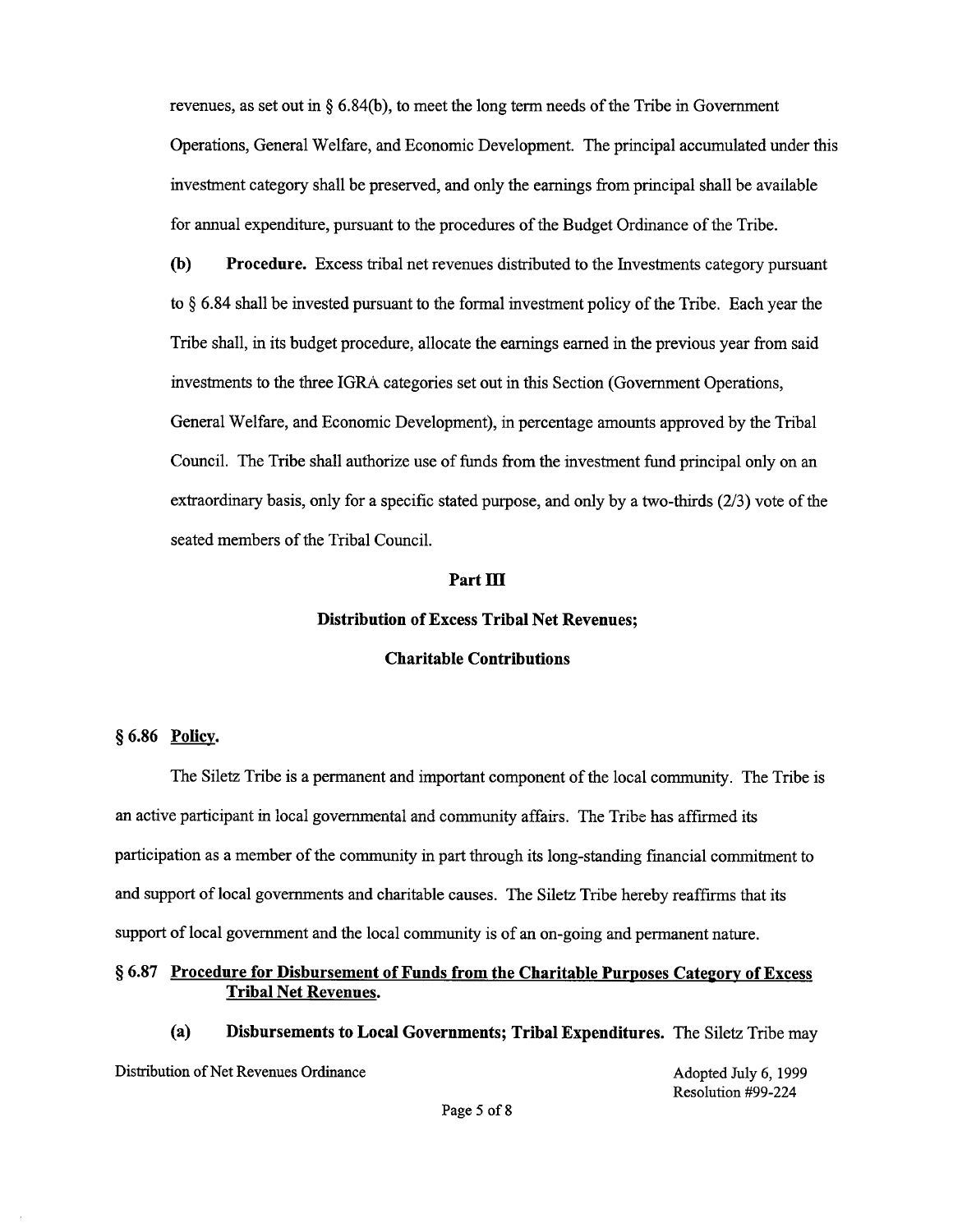enter into inter-governmental agreements with local governments to fund costs associated with the presence of the Gaming Operation in the community, or to fund requests from local governments. Inter-governmental agreements involving the funding of infrastructure costs associated with the presence of the Gaming Operation in the community shall be funded as an operating cost of the Gaming Operation. Charitable activities sponsored by or operated by local governments shall be fimded pursuant to this Part.

The Tribe funds tribal programs which include the charitable purposes defined at **8**  6.82(a). Regular tribal programs shall not be funded from the Charitable Purposes Category of Excess Tribal Net Revenues.

**(b) Disbursements for Charitable Purposes.** The Siletz Tribe has allocated a percentage of excess tribal net revenues of the Gaming Operation to the Charitable Purposes Category for distribution for charitable purposes. The Tribal Council shall make grants of funds from this account to entities who request funding from the Tribe for charitable purposes, after review and upon the recommendation of an Advisory Board.

**(c) Establishment of the Advisory Board. An** Advisory Board shall be established by the Tribal Council, whose responsibility shall be to solicit and review charitable grant requests made to the Tribe pursuant to this Section, and to recommend funding of specific requests to the Tribal Council. The Advisory Board established by this Section shall not be a Committee as set out in *5*  2.21 of the Tribal Council Rules of Procedure or pursuant to the Tribe's Standing Committee Ordinance. The Advisory Board shall consist of seven (7) persons, appointed to the Board as follows:

(1) one member of the Siletz Tribal Council, to be appointed by the Tribal Chairman, with approval of the Tribal Council;

(2) three tribal members of the Siletz Tribe, to be recommended by the Tribal

Chairman and approved by the Tribal Council; Distribution of Net Revenues Ordinance Adopted July 6, 1999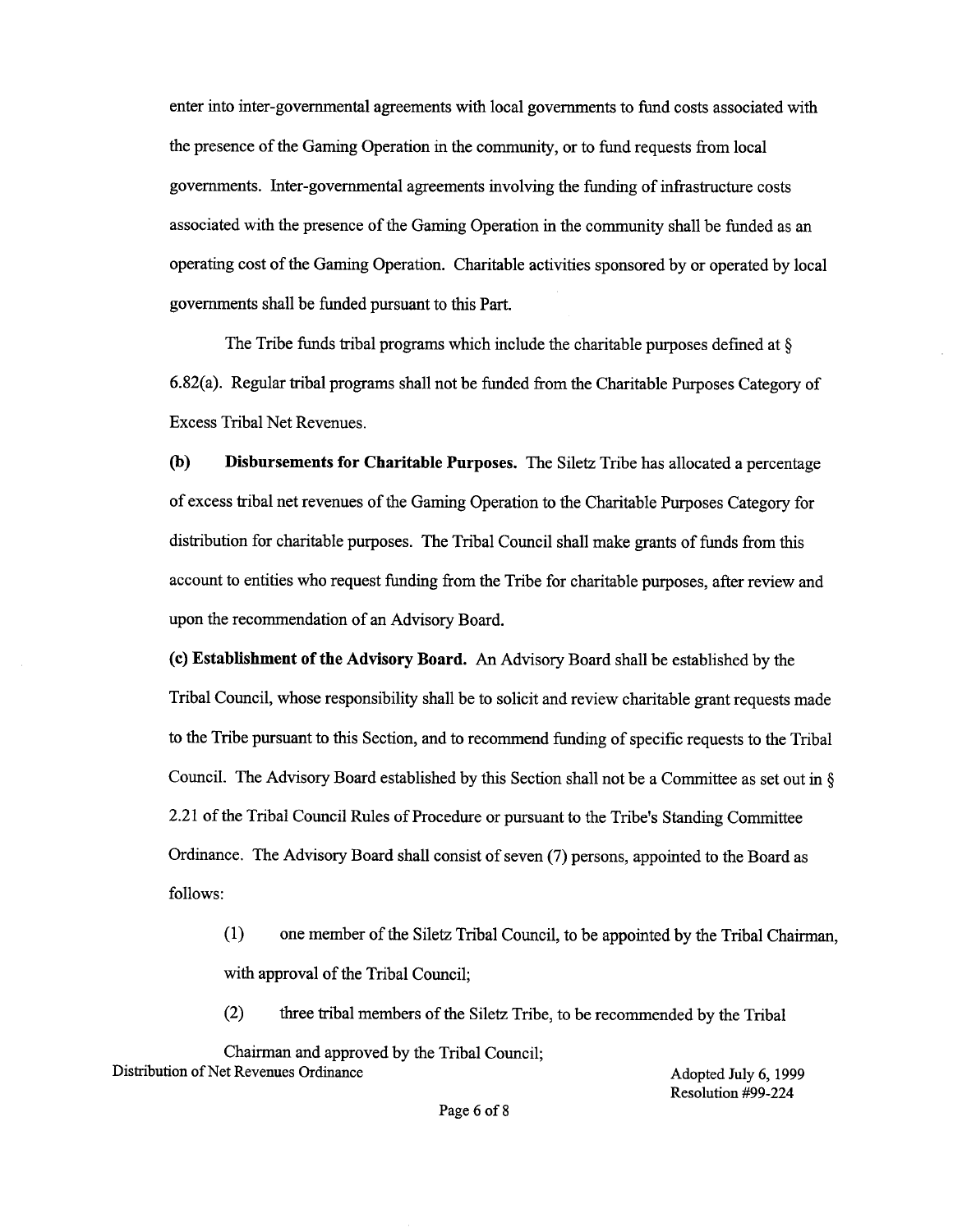**(3)** two non-tribal members from a list of candidates mutually agreeable to the Governor of the State of Oregon and the Tribal Chairman and comprised of residents of Lincoln County, to be selected by the Tribal Chairman and approved by the Tribal Council; and

(4) one member of the public, to be selected by the Tribal Chairman from a list of candidates submitted by the Governor of the State of Oregon comprised of residents of the Tribe's Service Area, and approved by the Tribal Council.

**(d) Advisory Board Procedure.** The Advisory Board may adopt bylaws or rules of procedure as necessary to conduct its business. Costs of conducting the business of the Advisory Board and reimbursement of expenses of Advisory Board members and staff, if any, shall be made from the funds allocated to the Charitable Purposes Category. The Advisory Board shall issue an annual report each year setting out charitable activities funded, Charitable Purposes Category assets, operating costs and expenses, and grant awards made during the past year. The Tribal Council may modify or alter the structure of the Advisory Board as conditions warrant, by a 2/3 vote of the full Tribal Council.

**(e) Role of the Advisory Board.** The Advisory Board shall establish criteria for the award of funds each year from the Charitable Purposes Category. The Board shall solicit and review on a quarterly basis charitable grant requests submitted to the Tribe or to Chinook Winds, or more often as necessary. Funding requests shall be limited to entities and activities located in the Siletz Service Area, or to Native American entities or activities located anywhere in the United States. Charitable Purposes Category funds may be reserved for or allocated to multi-year grant distributions. The Advisory Board shall rank grant requests and shall recommend a list of grant requests to the Tribal Council for approval, with supporting documentation. The Tribal Council shall make final grant awards by Tribal Council Resolution, after review and discussion of the

Advisory Board's recommendations. Distribution of Net Revenues Ordinance Adopted July 6, 1999